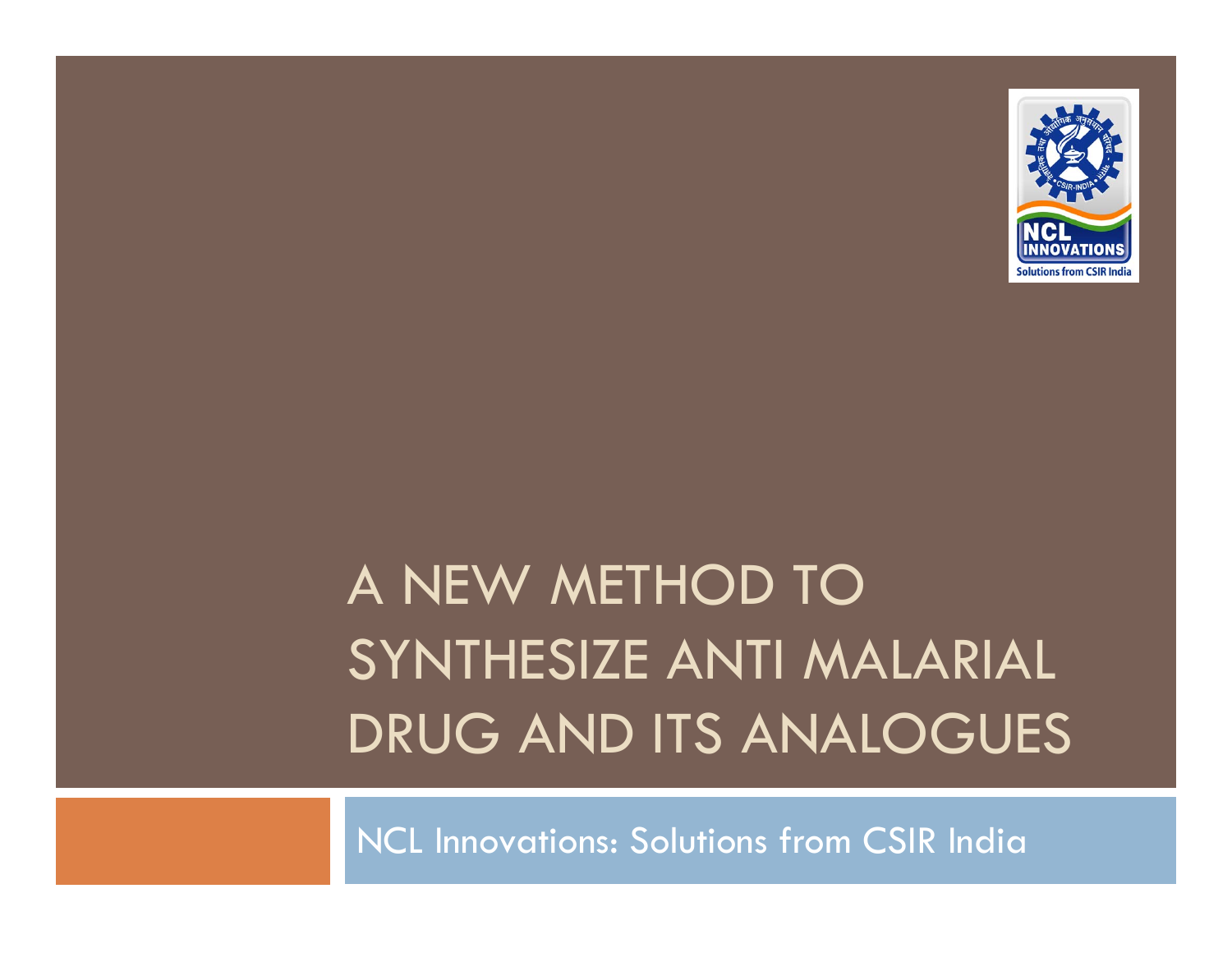# **Technology**

**ur solution** 

- $\Box$  Plasmodium *Falciparum*, the parasitic micro organism that causes the most clinically severe type of malaria is becoming increasingly multidrug resistant
- $\Box$  New drug molecules are urgently required to be developed against such plasmodium strains
	- $\Box$  Recently it has been discovered that naturally derived compounds called flinderoles show impressive anti-malarial activity
	- □ We have developed a novel method for synthesizing flinderole anal ogues using a fully synthetic route (total synthesis) which has an overall yield of 17.2%
	- $\Box$  The process developed will enable to produce these antimalarial compounds in commercial quantities

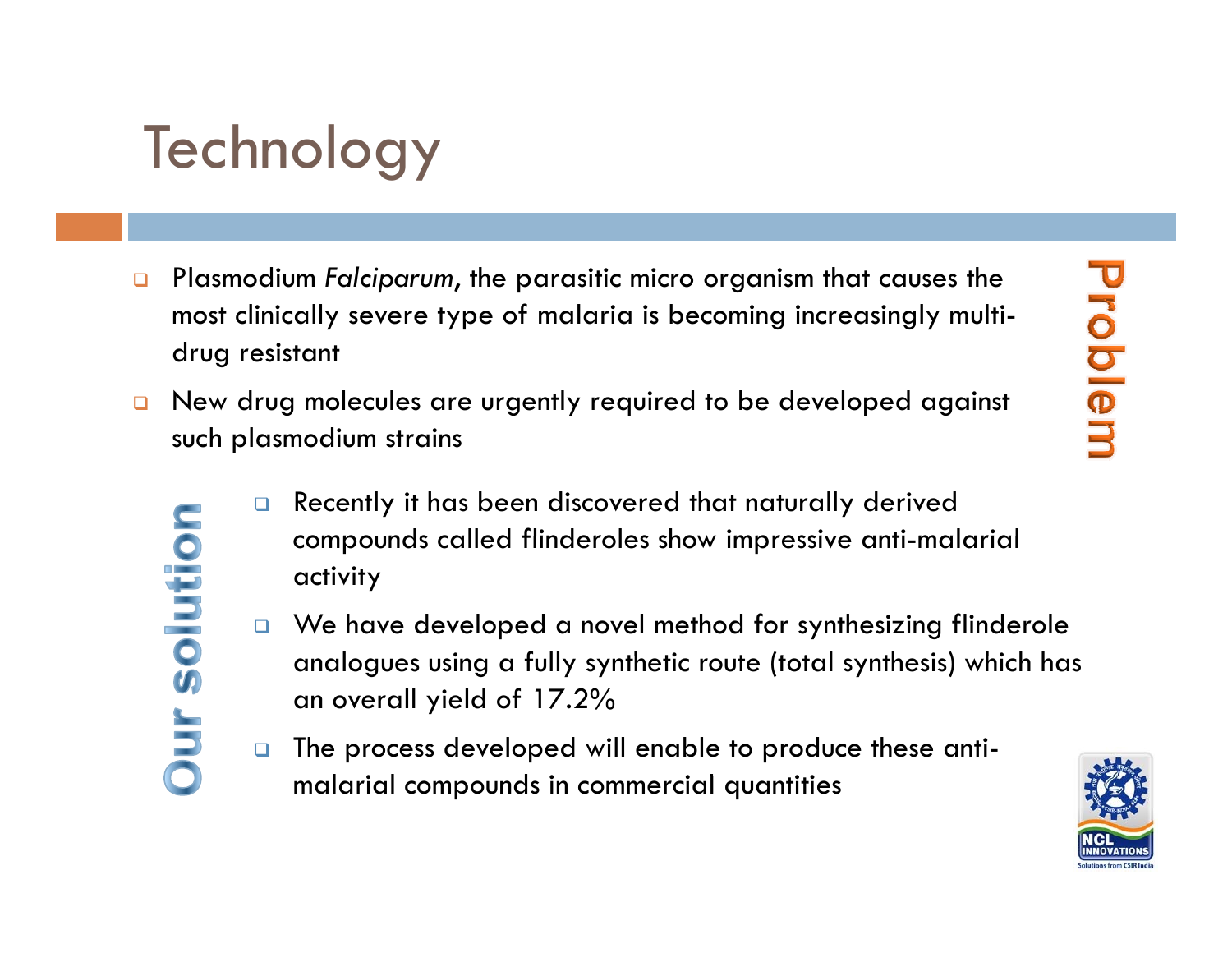## Applications

 $\Box$ Developing anti malarial drugs

**n** Agriculture

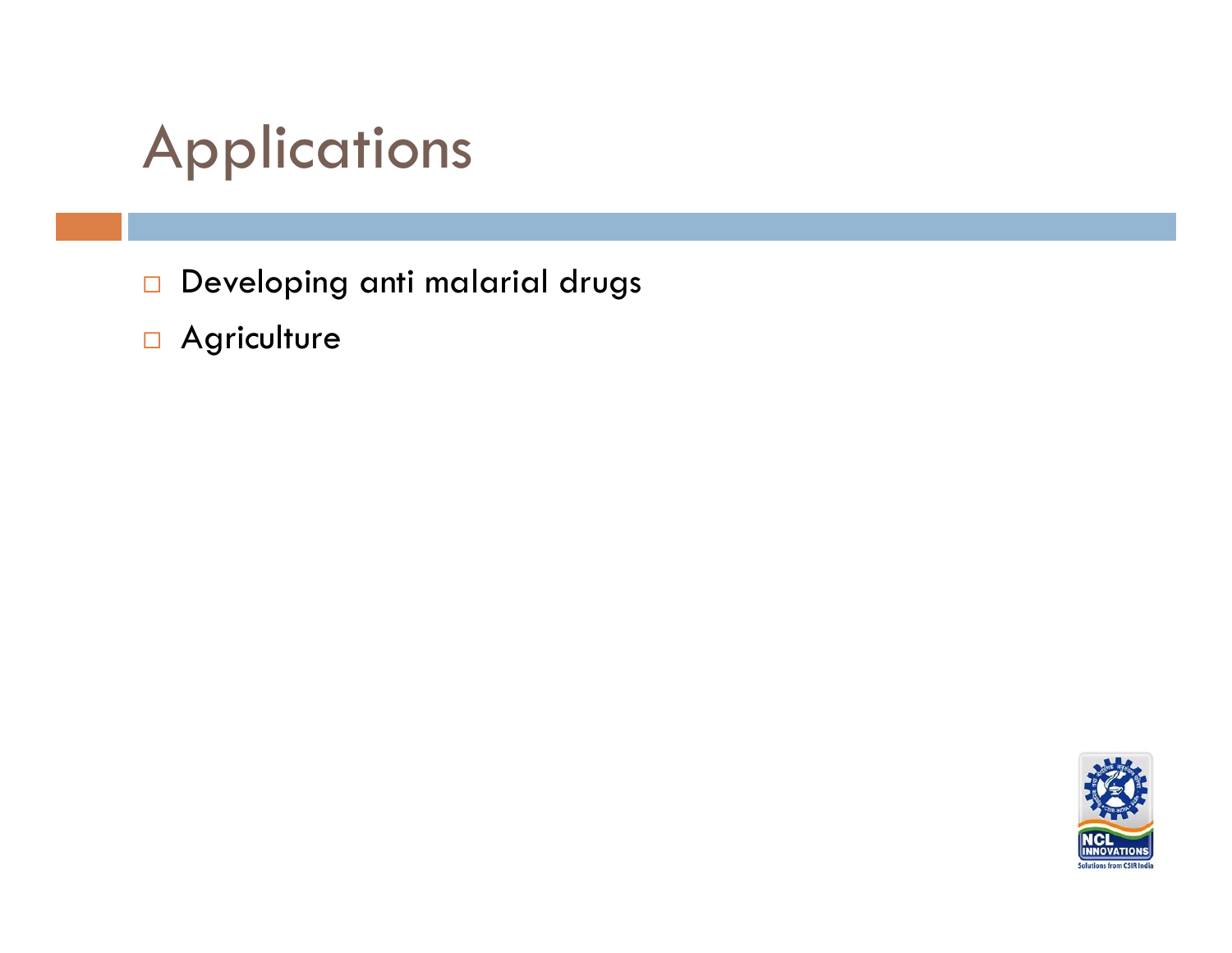#### Market Potential

- $\Box$  $\Box$  In 2008, there were 247 million cases of malaria and nearly one million deaths $\degree$
- $\Box$ Over \$1.8 billion was spent in 2010 to control malaria\*\*
- $\Box$  There is a pressing need to develop new malarial drugs as the in many countries it has been identified that P. Falciparum is resistant to conventional malaria drugs like chloroquine, sulfadoxine-pyrimethamine and amodiaquine<sup>\*</sup>



\*http://www.who.int/mediacentre/factsheets/fs094/en/

\*\* World Malaria Report, 2010, World Health Organization

\*\*\* WHO briefing on Malaria Treatment Guidelines and artemisinin monotherapies Geneva, 2006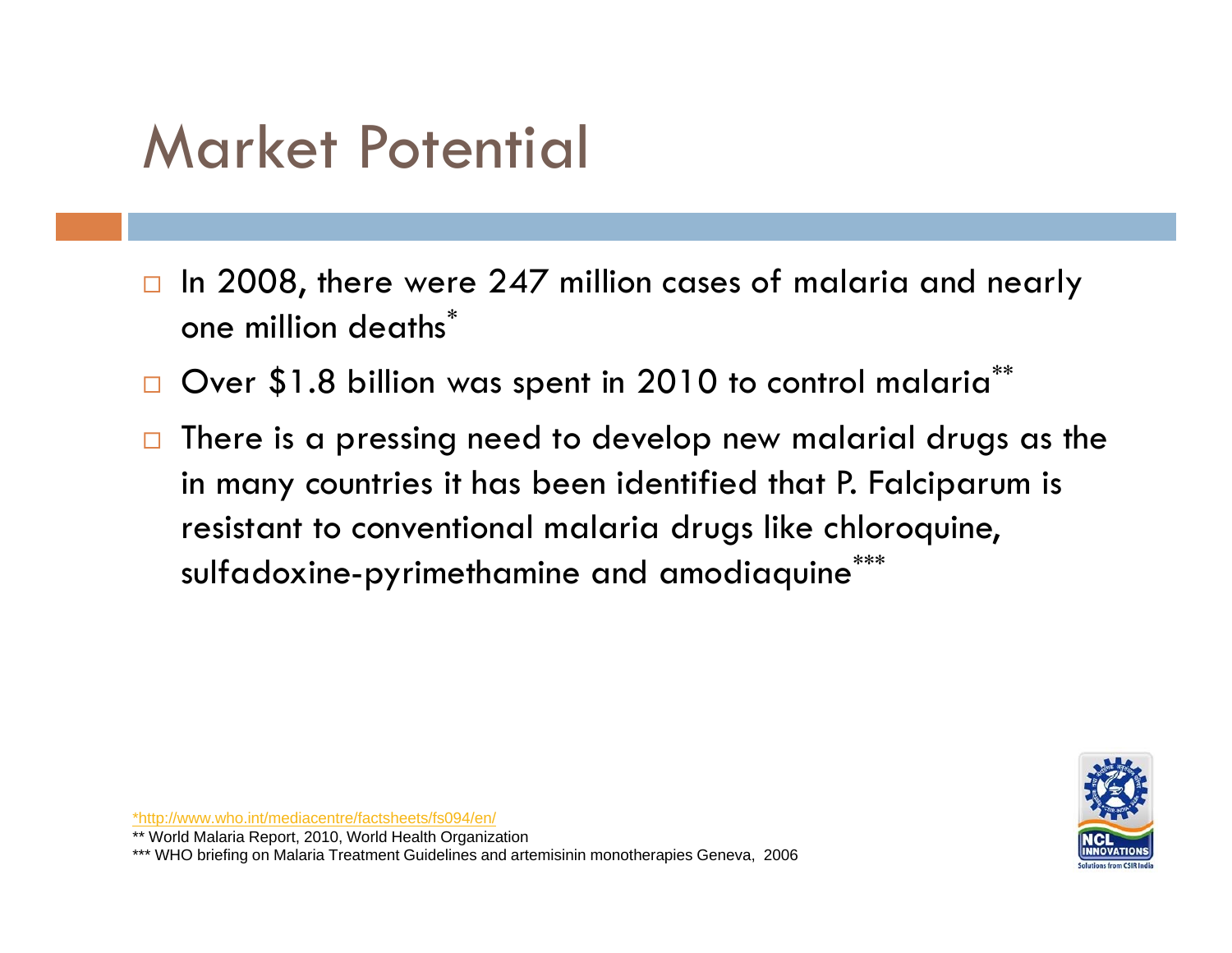#### Value

- $\Box$ Potentially could be used to treat drug resistant strains of Plasmodium *falciparum*
- $\Box$  A simple and efficient process
- $\Box$  The process developed results in high yields (17%) of flinderole analogues
- $\Box$  The process is useful for the production of commercial quantities of these compounds

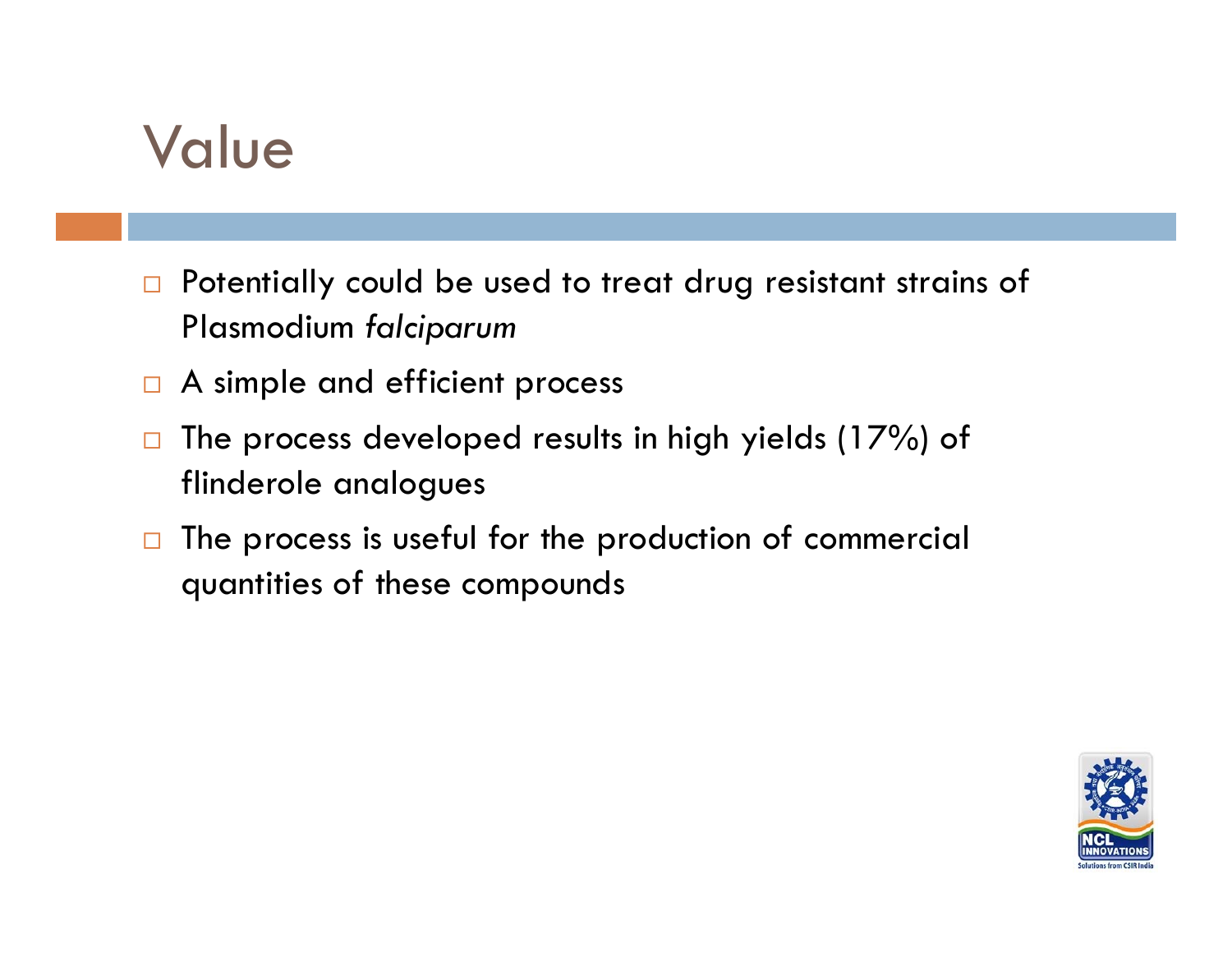## Technology Status, IP Status

- $\Box$ Patent application filed
- $\Box$ Ready to be licensed/commercialized
- $\Box$ Demonstrated at lab level

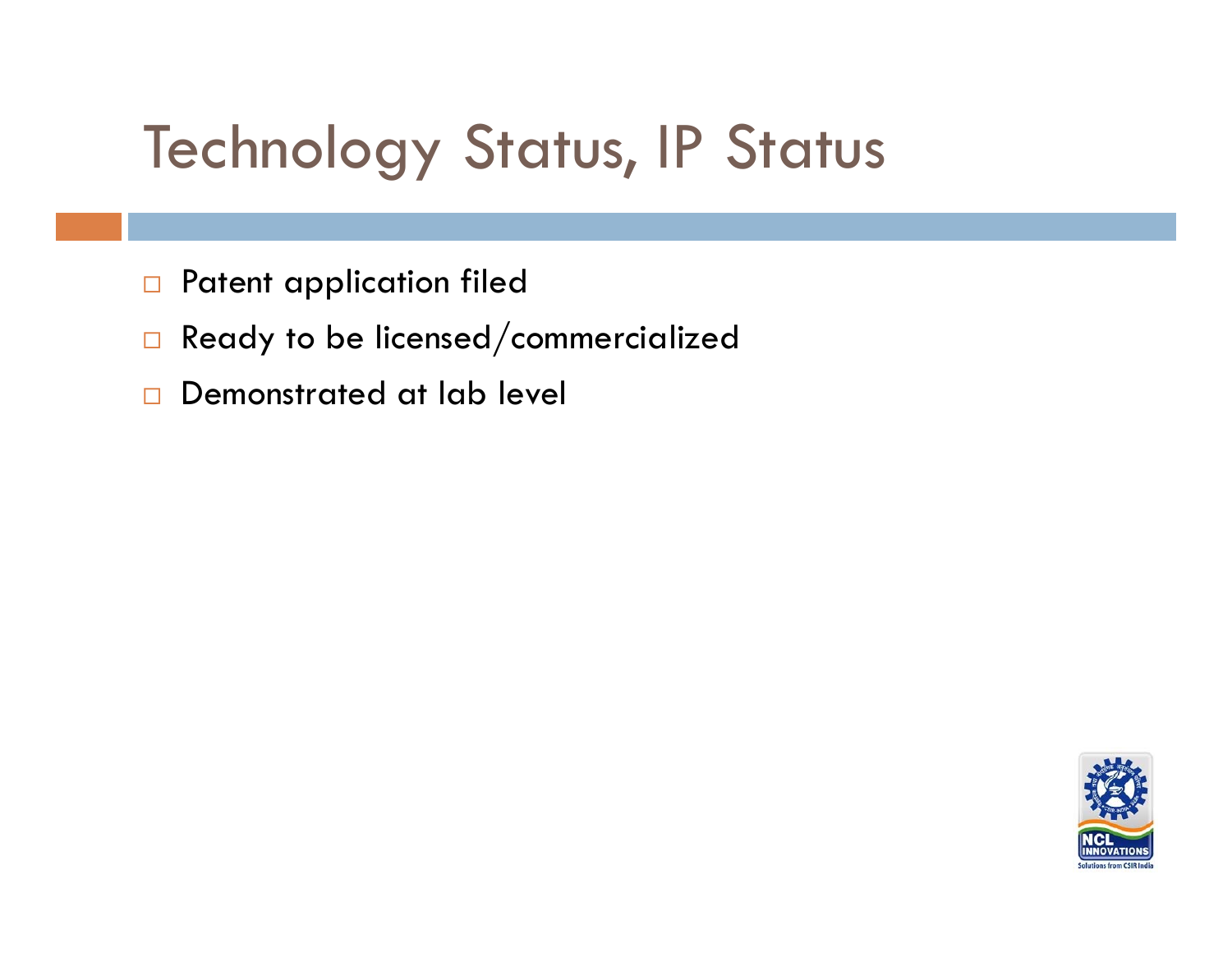## Links & References

- $\Box$  Fernandez, L.S. et al. (2009) Flinderoles A-C: Antimalarial Bis-indole Alkaloids from *Flindersia* Species, ORGANIC LETTERS, 1 1 (2), 329-332.
- $\Box$  Dethe, D. et *al*. (2011) Biomimetic Total Syntheses of Flinderoles B and C, J. Am. Cehm., 133, 2864-2867.
- $\Box$ □ Fidock, D.A. et al. (2004) Anti Malarial Drug Discovery: Efficacy models for compound screening, Nature Reviews: Drug Discovery, 3, 509-520.
- $\Box$  World Malaria Report 2010, World Health Organization (WHO) Global Malaria Program

http://www.who.int/malaria/publications/atoz/9789241564106/en/index.html

#### **Contact Info:**

#### **Dr. Magesh N.**

Scientist, NCL Innovations National Chemical Laboratory Pune - 411008Phone: +91-20-2590-2982Fax: +91-20-2590-2983 Email: m(dot)nandagopal(at)ncl(dot)res(dot)in